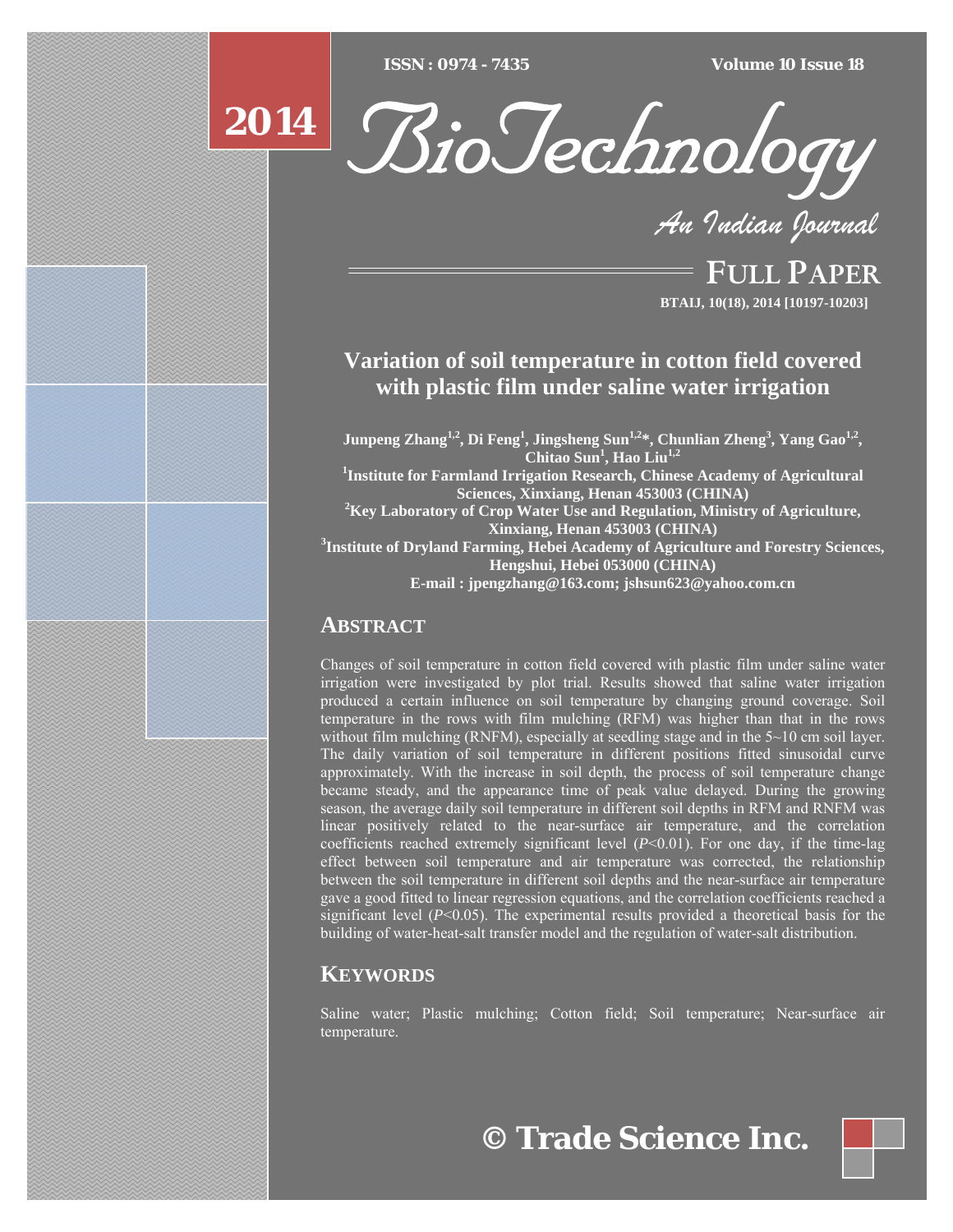## **INTRODUCTION**

 Soil temperature, one of the main factors in farmland ecosystem, is an important variable governing plant development and variation of soil environment either directly or indirectly<sup>[1,6,12,14]</sup>. Consequently, it is of important for the tillage and cultivation techniques to determine the variation process of soil temperature. Soil temperature is influenced by many factors, and effects of solar radiation**[13]**, air temperature**[9,11]**, ground coverage**[2,8]**, soil moisture**[4]** and soil porosity**[3]** on soil temperature have been investigated by many researchers, and the corresponding characteristics of soil temperature were presented. It could be concluded that agricultural irrigation (such as irrigation methods and irrigation water quality) not only can affect soil physical and chemical properties and crop growth, but also have effect on soil temperature. Soil temperature, in turn, is also one of the factors affecting irrigation decision and management.

 In recent years, with the increasingly perilous situation of water resource shortages, as well as the struggle for land and water between grain crops and cotton in China, it is imperative to develop saline irrigation technology for cotton. Knowledge about how to regulate the distribution of moisture and salt in cotton root zone is the determining factor in restricting the security of saline water irrigation. Some researches indicated that soil temperature is an important factor to influence water-salt transport and salt-tolerant of cotton**[5,10]**. In addition, plastic film mulching technology is widely applied in the most cotton regions of China. Film mulching changes the temporal-spatial distribution of soil temperature, which causes a significance difference between the rows with film mulching (RFM) and the rows without film mulching (RNFM). Therefore, the objectives of this research were to investigate changes in soil temperature at different points in cotton field with film mulching under saline water irrigation, and to reveal the response of soil temperature to the near-surface air temperature.

#### **MATERIALS AND METHODS**

#### **Experimental site**

 Field experiments were conducted at the Hengshui Experimental Station (37°44′ N, 115°47′ E, elevation 21.0 m) during the crop-growing season from April to November in 2012. The station is affiliated with the Dry Land Farming Institute of the Hebei Academy of Agricultural and Forestry Sciences, situated in the middle of Hebei Plain. The annual mean temperature is 12.8 °C, annual sunshine duration is 2509 h, annual frost-free days are 188, average annual precipitation is 500 mm, and the mean potential evaporation is 1785 mm. Groundwater TABLE is over 7 m. The experimental soil was loamy with mean bulk density of 1.44 g/cm<sup>3</sup>, mean field capacity of 29% (gravitational content) in 0-100 cm profile. Soil available nitrogen (N), phosphorus (P) and potassium (K) contents were 76, 15 and 112 mg/kg, respectively, and soil organic matter content was 11.5 g/kg. Soil salt content was between 0.1% and 0.2% (gravitational content) in 0-40 cm profile. The overexploitation of deep fresh groundwater was serious in the region, however, the abundant shallow ground brackish water (salinity 2-5 g/L) had not been exploited and used.

#### **Experimental design**

 Based on the salinity of irrigation water, the field experiments were designed and settled by randomized complete block design with four treatments and four replications. The irrigation water salinity of four treatments were 1.28 (S1), 5.41(S2), 8.82 (S3) and 12.39 (S4) dS/m, respectively. Local groundwater (fresh water) with an ECiw of 1.28 dS/m was used in S1 as control treatment. Salinity levels from S2 to S4 treatments were achieved by adding NaCl to locally pumped ground water. Irrigation method of all treatments was the border irrigation. For each treatment, the lower limit of irrigation during cotton growing period was 65% of field capacity, and the irrigation quota was 75 mm.

 Cotton (*Gossypium hirsutum* L. 'Jimian616') was planted in wide and narrow rows alternately. Cotton was sown on 3 May, and harvested on 8 November. The wide-row spacing, the narrow-row spacing, and the inter-plant spacing was 80, 50, and 30 cm respectively. Each replicate had a plot area of 6.6 m  $\times$  5.7 m. The narrow rows were covered with plastic film after sowing, and the ratio of bare land to mulching land was 1:1. Irrigation amount before sowing (27 April) was 50 mm and the supplemental irrigation of 75mm was applied at the budding stage (18 June). Weed control and other field management practices were kept the same for all the treatments and replicates. It should be noted that transplanting was carried out for seedling missing places on 18 days after sowing.

#### **Measurements**

#### **Soil temperature, air temperature and humidity**

 Soil temperature in the 0-40 cm soil layer was measured using JL-04 soil temperature recorders (QingSheng, China) at 30 min intervals. The sensors were buried at the soil surface and 5, 10, 15, 20, 40 cm depth in the RFM and RNFM, respectively.

 Air temperature and humidity at the height of 15 cm to the ground surface was measured using CSL2 Temperature and RH Probe (Campbell, USA), and the data were recorded using a CR1000 data logger (Campbell, USA) at 60 min intervals.

#### **Soil moisture and salinity**

 Soil samples were collected from each plot every 10 days with an auger (3.0 cm in diameter and 15 cm high). In each plot, two sampling points were set at the midline of RFM and RNFM, respectively. All the sample depths were the same, i.e. 0–10, 10–20, 20–30 and 30–40 cm. Each soil sample was separated into two parts, which were put in plastic bag (air-dried and sieved through a 1 mm sieve, used for measuring soil salinity) and in aluminum box (drying at 105 ℃ and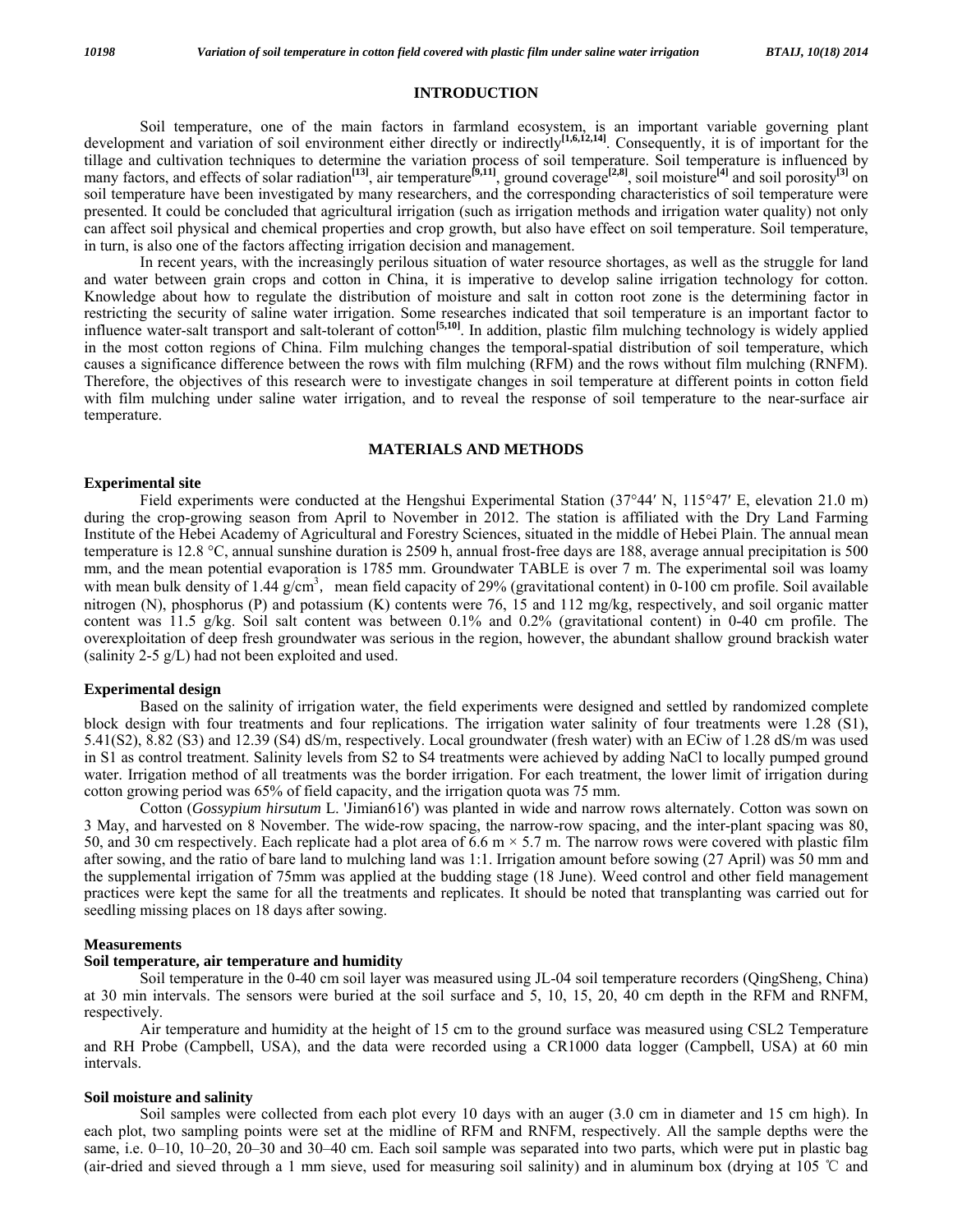weighing, used for measuring soil water content), respectively. Soluble salt content was estimated using the water solution (water : soil = 5:1). The electric conductivity , EC ) value was determined using a DDS-307A conductivity meter (REX, Shanghai).

## **Leaf area index (LAI)**

 LAI of cotton was measured after emergence at 10 days interval during the whole growing season. Leaf length and leaf width were measured with a ruler, and leaf area was determined with following formula: leaf area = leaf length  $\times$  leaf width  $\times$  0.84 , Hong et al., 1984). LAI was set as the ratio of total leaf area to land area over an experimental plot . Wu et al., 2010).

#### **Statistical analysis**

Data were processed and analyzed using the DPS 12.5 software package.

#### **RESULTS AND DISCUSSION**

#### **Effects of irrigation water salinity on soil temperature, leaf area index, soil moisture and soil salinity**

 Changes of average daily soil temperature in the 5 cm soil layer (mean value of the rows with and without plastic film) under irrigation with different salinity contents were shown in Figure 1a. Saline water irrigation had certain influence on soil temperature, but not significant. The effect was more evident at the budding stage where soil temperature increased with the increase in irrigation water salinity. Compared to S1, average daily soil temperature in the 5 cm soil layer in S2, S3 and S4 was increased by 0.24, 0.71, and 1.01  $^0C$ , respectively. The mean value of soil temperature over the growing season was very close between S3 and S1; while the mean soil temperature was increased by 0.31 and 0.61 <sup>0</sup>C in S3 and S4 than S1, respectively. The differences in soil temperature between different treatments were closely related to the effects upon cotton growth and soil physicochemical characters of saline water irrigation. As an important parameter of cotton population status, leaf area index (LAI) was one of main factors influencing field microclimate. LAI was restrained by saline water irrigation, especially in the treatments of 8.82 ds/m and  $12.39$  ds/m (Figure 1b). In general, the bigger LAI was, the more coverage areas were and the more difficult solar radiation reached ground surface; then soil temperature was affected. Besides, there were significant differences in soil moisture (Figure 1c) and salinity (Figure 1d) between different treatments of salinity contents, which may be an important reason for the differences in soil temperature between different treatments.



**(b) (d)** 

**Figure 1 : Effects of saline water irrigation on soil temperature (a), LAI (b), soil moisture (c), and soil salinity (d) of cotton field. M, seeding stage; L, bud stage; H, blooming and fruiting stage; T, boll opening stage; Q, whole growth stage.**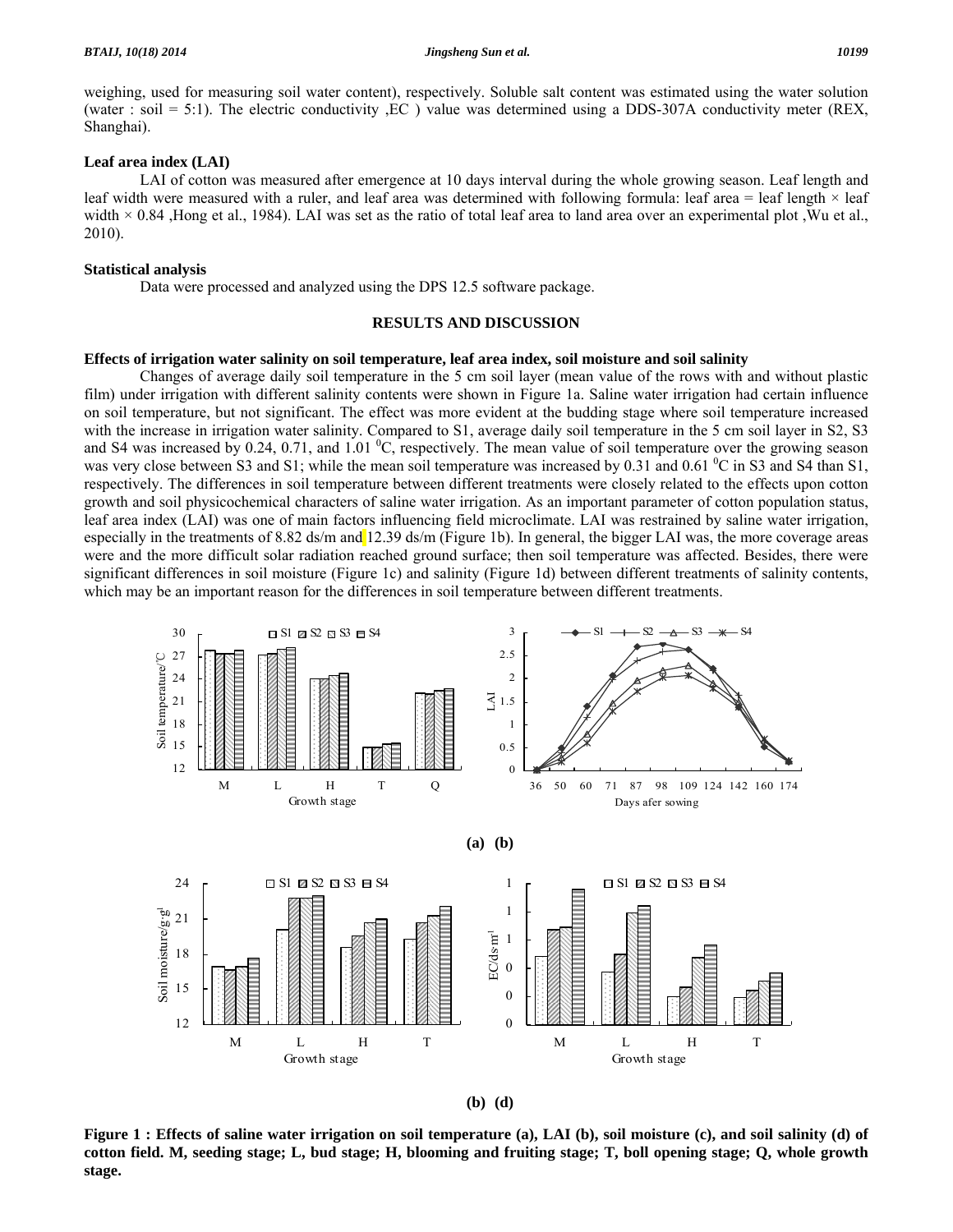### **Dynamics of soil temperature in cotton field with saline water irrigation**

 As the similar effects of plastic film on soil temperature in cotton field under saline water irrigation with different salinity contents, the treatment of 12.39 ds/m (S4) was presented for analyzing soil temperature dynamics at different sites in cotton field.

## **Dynamics of soil temperature during cotton growing season**

 Changes in average daily soil temperature in RFM and RNFM were similar at any growing stages of cotton (Figure 2). Soil temperature decreased with soil depth at the seedling, budding, and flowering stages, but increased at the boll opening stage, which was caused by solar radiation, air temperature and humidity, crop coverage, soil moisture, soil salinity and many other factors. In the same soil layer, due to the sunlight penetration and light intensity being improved by film mulching, soil temperature in RFM was higher than that in RNFM. The warming effects of film mulching were changed with cotton growing stage and soil depth.

 The warming effects were more evident at the seedling stage than at the budding stage, but least obvious at the flowering stage. During the four growing stages of cotton, average daily soil temperature in the depth of 0-40 cm in RFM was enhanced by 2.54, 1.54, 0.34 and 0.58 °C than in RNFM, respectively. Perhaps for two reasons: first, solar radiation at the soil surface decreased with the increase in crop coverage; and second, the film degraded gradually.

 In the soil layer of 0~40 cm, the warming effects of film mulching increased and then receded with the increase in soil depth. The largest increase in average daily temperature in RFM was observed at the soil depth of  $5~10$  cm, then was at the soil surface, and the smallest increase was at the 40 cm soil layer. The increase in soil temperature at different depths affected by film mulching in sequence from high to low was 5, 10, 0, 15, 20 and 40 cm. The amplitude of temperature increase was 6.84%、6.73%、5.41%、4.91%、3.54%, and 1.17%, respectively.



**Figure 2 : Variations of average daily soil temperature in the seeding stage (a), bud stage (b), blooming and fruiting stage (c), and boll opening stage (d).** 

### **Diurnal variations of soil temperature in the typical periods**

 In order to evaluate the influence of film mulching upon soil temperature, daily variation of soil temperature at different sites in sunny day at the representative periods were analyzed. Figure 3 presented diurnal variations of soil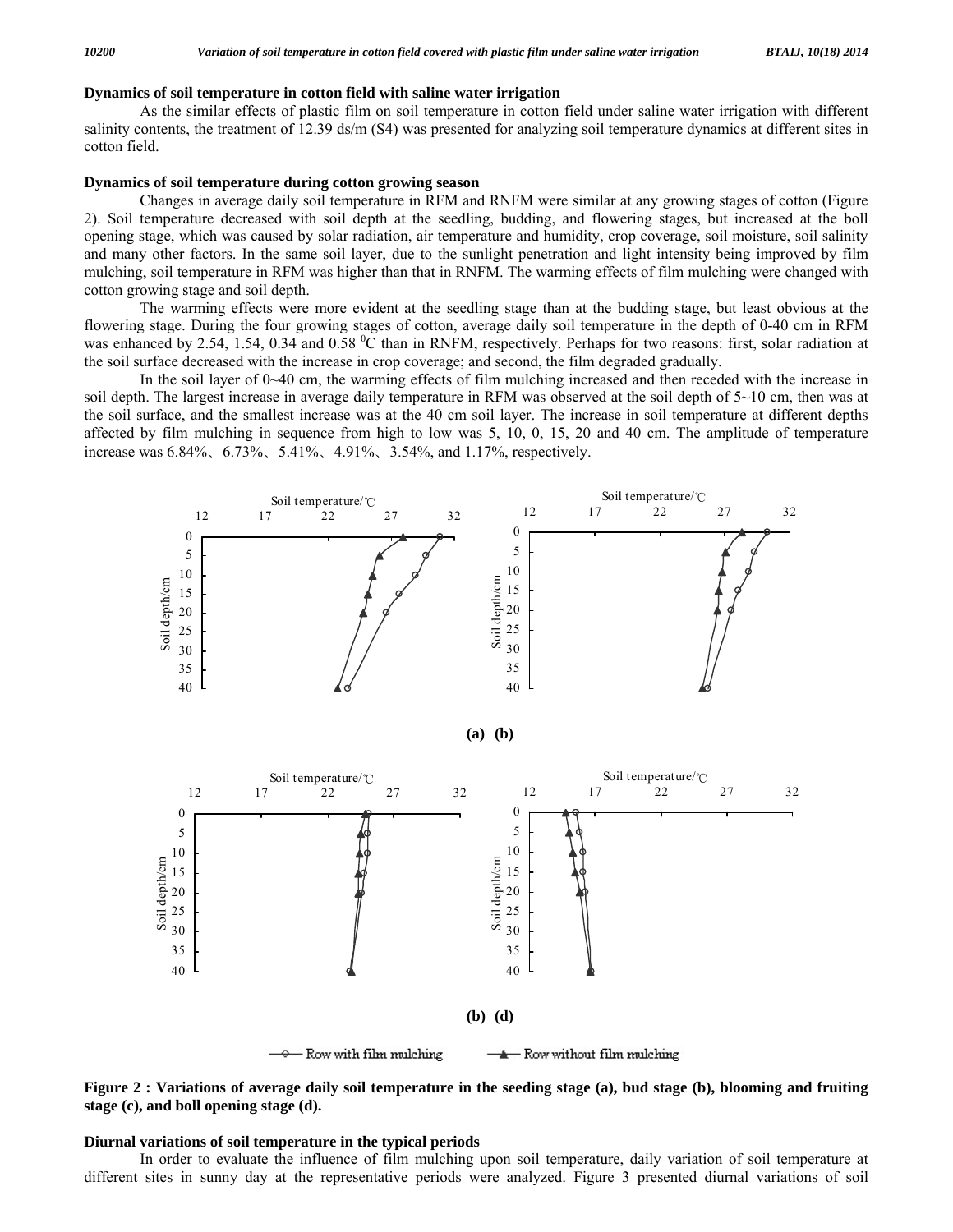temperature in depths of 0, 10, 20 cm in RFM and RNFM at the seedling stage (14 May), blooming and fruiting stage (21 August), the day before irrigation (17 June) and the day after irrigation at the budding stage (19 June).

 In different cotton growing periods, daily variation of soil temperature at different depths fitted sinusoidal curve in the RFM and RNFM (Figure 3a and 3b). The minimum and maximum values of soil surface temperature appeared at 5:30 and 13:30 in the seedling stage. Under the film and outside the film, the daily change extent of soil surface temperature was 36.38 and 31.19 <sup>o</sup>C, respectively; the daily change extent of soil temperature at the depth of 10 cm and 20 cm was 14.28 and 10.33  $^{\circ}$ C, 5.26 and 4.79  $^{\circ}$ C, respectively. It was obvious that the fluctuation range of soil temperature reduced and became stable with the increase in soil depth, and the occurrence of peak temperature delayed. Statistical analyses suggested that the occurrence of the maximum soil temperature delayed  $2~3$  h with the depth of soil increased 10 cm. The diurnal variation of soil temperature at different depths in the RFM and RNFM reduced gradually with cotton growth processes, and the warming effects weakened as well.

 Daily changes of soil temperature at different sites in the sunny day before and after irrigation were shown in Figure 3c and 3d. The warming effects of film mulching increased after irrigation, and the average warming rates increased by 17.54%, 4.46% and 2.57% at the soil surface, soil depth of 10 cm and 20 cm, respectively. Moreover, the daily change extent of soil temperature decreased after irrigation. Compared with one day before irrigation, the daily change extent of soil temperature at the depth of 0, 10, and 20 cm in RFM decreased by 26.57%, 24.11% and 31.17%, and in RNFM decreased by 54.44%, 39.73% and 43.75%, respectively.



**Figure 3 : Daily variation of soil temperature in cotton field covered with plastic film in the seeding stage (a), blooming and fruiting stage (b), one day before irrigation (c), and one day after irrigation (d).** 

#### **Response of soil temperature to the near-surface air temperature**

 Soil temperature variation was a process that soil absorbed or released energy with the changes of solar radiation and atmospheric temperature. Under the conditions of crops grown, solar radiation reaching the ground and the near-surface air temperature were the direct factors to affect soil temperature. The response of soil temperature at different sites in cotton field in the treatment of 8.82 ds/m saline water to the near-surface air temperature was focused on in this study. Results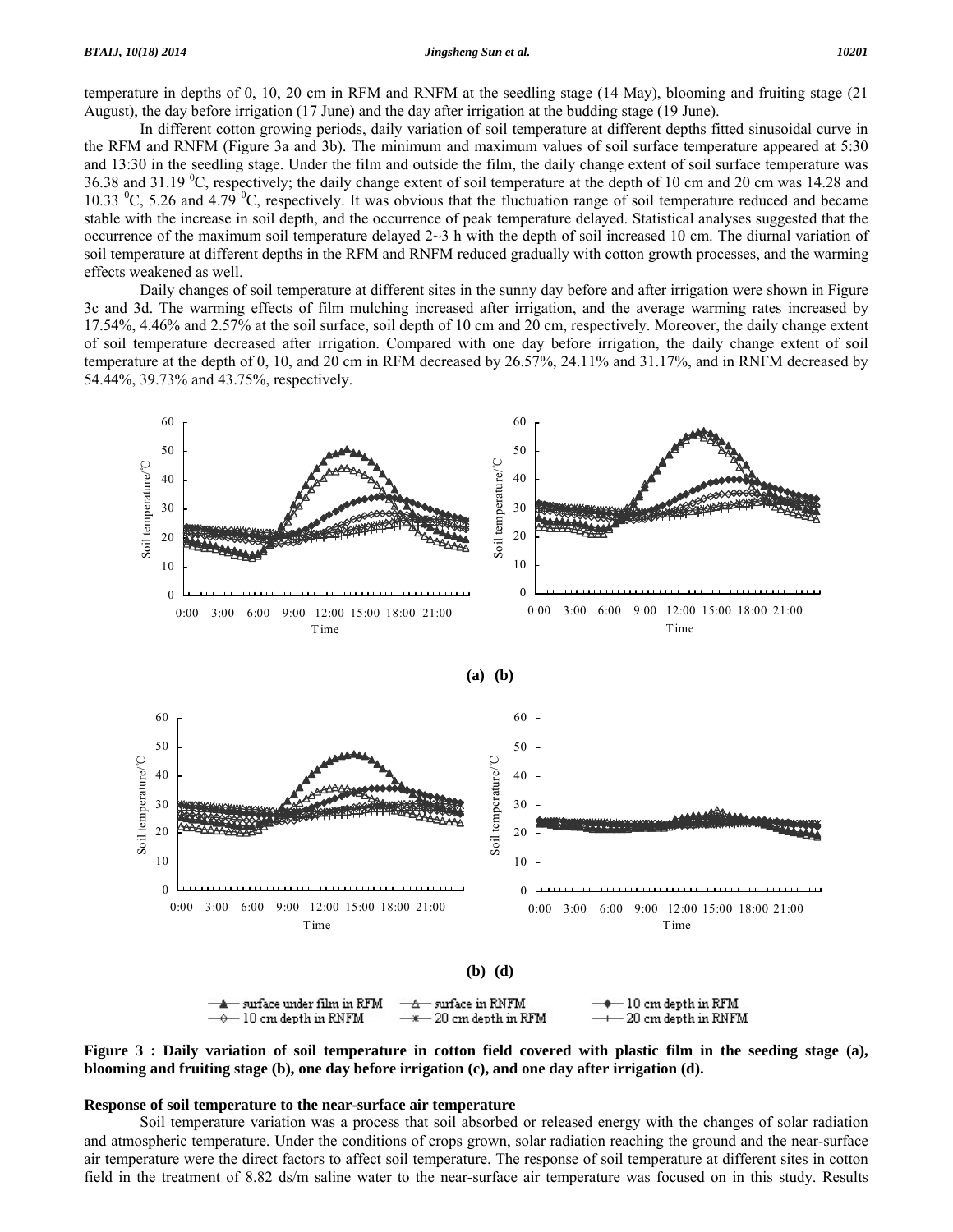indicated that, during cotton growing season (from 20 May to 8 November), the relationship between the daily average temperature in different soil depths and the near-surface air could be fitted with a positive linear equation, and the correlation coefficients were presented in TABLE 1. Therefore, the near-surface temperature can be used to stimulate daily average temperature at different soil depths.

 For a certain day, the changes of soil temperature with the increase in soil depths were influence by a delayed effect. Chen et al. (2009) indicated that, every 5 cm increase in soil depth, the time when the maximum soil temperature appeared lagged about 1.2 h than that of peak air temperature. The results of 17 June were taken for an example. Taking no account of the lagging effect of soil temperature change, the correlation analysis were carried out between soil temperature in each depth and the near-surface temperature at the same time; the results were shown in TABLE.1. The correlation coefficient decreased with soil depth increasing. A significant positive correlation was found at the soil depths of 0, 5 and 10 cm; the correlation was not significant at the soil depths of 15 and 20 cm, but respectively negatively correlated at the soil depth of 40 cm. On basis of previous researches, changes of soil temperature lagged for 1 h with a 5 cm increase in soil depths, soil temperature in the soil depths of  $0, 5, 10, 15, 20$  and 40 cm was brought ahead of  $0, 1, 2, 3, 4$  and 8 h from 0:00. Then an analysis was carried out. It was observed that the highly significant positive correlation was found between the near-surface temperature and soil temperature after correction at different sites except that the site of 40 cm depth in the RNFM.

## **TABLE 1 : Correlation index of soil temperature in different positions responded to the near-surface air temperature**

| stages                      | positions   | Soil depth/cm |           |           |           |           |            |
|-----------------------------|-------------|---------------|-----------|-----------|-----------|-----------|------------|
|                             |             | $\mathbf{0}$  |           | 10        | 15        | 20        | 40         |
| Whole growth stage          | <b>RFM</b>  | $0.911**$     | $0.927**$ | $0934**$  | $0.939**$ | $0.940**$ | $0.941**$  |
|                             | <b>RNFM</b> | $0.952**$     | $0.969**$ | $0.967**$ | $0.963**$ | $0.961**$ | $0.950**$  |
| 17 June (Before correction) | <b>RFM</b>  | $0.948**$     | $0.901**$ | $0.758**$ | 0.351     | $-0.020$  | $-0.920**$ |
|                             | <b>RNFM</b> | $0.911**$     | $0.839**$ | $0.653**$ | 0.391     | 0.039     | $-0.630**$ |
| 17 June (After correction)  | <b>RFM</b>  | $0.948**$     | $0.968**$ | $0.966**$ | $0.884**$ | $0.804**$ | $0.540**$  |
|                             | <b>RNFM</b> | $0.911**$     | $0.939**$ | $0.925**$ | $0.895**$ | $0.822**$ | $0.483*$   |

Note: \* means the correlation coefficients reach significant level (p<0.05), \*\* means the correlation coefficients reach extremely significant level ( $p<0.01$ ), - means the correlation coefficients are negative.

## **CONCLUSIONS**

 (1) Irrigation with different salinity contents had effects on soil temperature by affecting leaf area index of cotton, soil water and salt content. However, the effects were not obvious.

 (2) Soil temperature in RFM was higher than that in RNFM. During cotton growing season, the best warming effects of film mulching were found at the seedling stage and the worst at the blooming and fruiting stages. For the depth of soil layer, the largest warming range was in the depth of  $5 \sim 10$  cm, was the soil surface, and the soil depth of 40 cm was the smallest.

 (3) The daily change tendency of soil temperature at different depths in RFM and RNFM was consistent. The fluctuation range and appearing time of the maximum value were reduced or delayed with the increase in soil depth. By comparing daily variation features of soil temperature before and after irrigation, the warming effects of film mulching were found to be enhanced after irrigation, while the variation range of soil temperature decreased.

 (4) Daily average temperature in each soil depth and the near-surface air can be fitted with an positive linear equation. The response of soil temperature to the near-surface temperature has a time lagging effect with the increase in soil depth; they were fitted directly, and the correlation coefficient reduced with the increase in soil depth. According to the principle that every 5 cm increase in soil depth, the soil temperature delayed 1 h, soil temperature in each layer was forward and then develop a regression equation. The correlation coefficient was highly improved and reached a significant positive correlation level.

 (5) There are many factors that affected the distribution and variation of soil temperature under the condition of saline water irrigation. The paper systematically described the dynamics of soil temperature in cotton field with film mulching. The quantitative relationship between soil temperature and the influencing factors, especially the coupling effects of water-heat and salt-heat remained to be studied in the future.

## **ACKNOWLEDGEMENTS**

 We are grateful for the financial support from the National Natural Science Fund of China (51179193), the China Agriculture Research System (CARS-18-19), and the National Key Technology R&D Program of China (2012BAD05B0205).